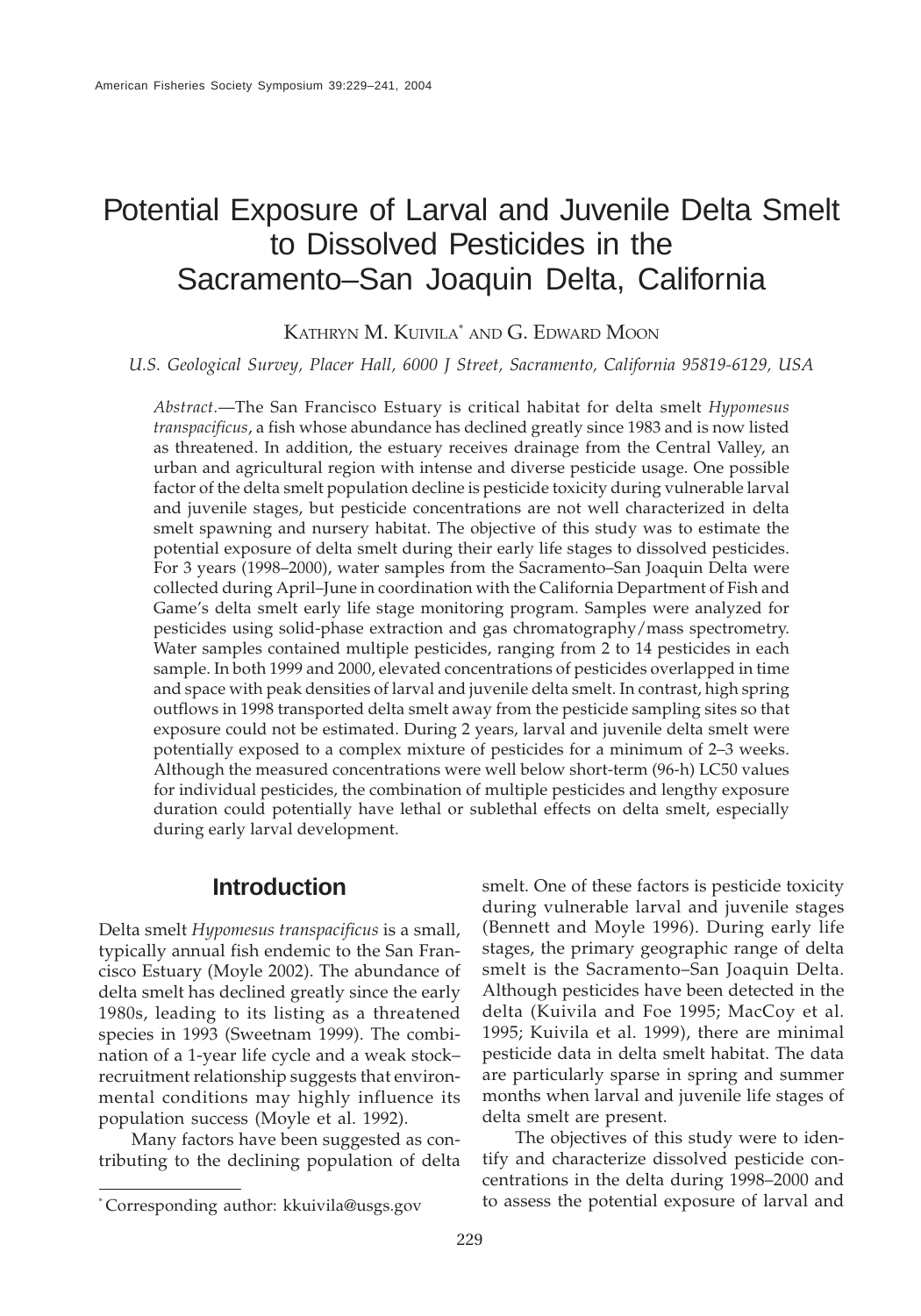juvenile delta smelt to these dissolved pesticides. Sampling of water for dissolved pesticides was coordinated with delta smelt surveys by the California Department of Fish and Game (CDFG). Results show co-occurrence of multiple pesticides and delta smelt and are discussed within the context of possible toxic effects to delta smelt.

## **Study Area**

The delta has two major freshwater inputs: Sacramento River from the north and San Joaquin River from the southeast (Figure 1). During spring and summer, Sacramento River discharge is typically three to eight times that of the San Joaquin River. Net seaward flow of the delta is westward through Suisun Bay, while water is exported for agricultural and municipal consumption via two water diversions, the State Water Project (SWP) and Central Valley Project (CVP), located in the south delta. During most years, combined export pumping is approximately equal to San Joaquin River discharge during spring and exceeds San Joaquin River discharge in summer. The result is that Sacramento River water is drawn through the central delta towards the pumps.

Delta smelt primarily spawn during early April through mid-May (Moyle et al. 1992; Moyle 2002). Spawning locations vary from year to year, depending on environmental conditions; however, a consistent spawning area is the northwestern delta, including Cache and Lindsey sloughs (Figure 1). Newly hatched delta smelt are semibuoyant, float near the bottom, and remain in the general area where they hatched. After several weeks, larval delta smelt develop swim bladders and fins, move up in the water column, and are transported downstream (Moyle 2002). Juvenile delta smelt tend to congregate near the confluence of the Sacramento and San Joaquin rivers (confluence; Moyle et al. 1992; Figure 1).

The delta receives drainage from the Central Valley, an urban and agricultural region with intense and diverse pesticide usage. Generally, pesticide sources can be attributed to specific uses (Kuivila and Foe 1995; Kuivila et al. 1999). The combination of use and a mechanism to transport pesticides off-site to surface waters can explain most pesticide occurrences. There are several sources of pesticides to the delta in spring and summer when delta smelt larvae and juveniles are present (Kuivila 1999). These include both external or riverine inputs and local, or within-delta inputs. One major riverine input is rice pesticides, which occurs every year when rice field water is released in May and June (Crepeau and Kuivila 2000). Other inputs include runoff of alfalfa pesticides following late rainfall in spring and irrigation return-flow transport of a variety of herbicides in summer. In addition, pesticides applied on delta islands on a wide variety of crops can cause elevated pesticide concentrations in localized areas (Kuivila et al. 1999).

## **Methods**

#### Study design

Most water samples for pesticide analysis were collected in conjunction with delta smelt surveys by CDFG in spring and summer of 1998– 2000. Concurrent sampling allowed for direct comparison of pesticide concentrations and fish abundances. The start of pesticide sampling was triggered by detection of adult delta smelt in spawning areas.

Pesticide sampling sites (Figure 1) varied from year to year as the sampling design was modified. In 1998, five delta sites were selected to cover known spawning areas. Five new sites were added in 1999 to further characterize the spatial variability within the delta. In 2000, sampling was modified to focus on source inputs. Three new sites were selected to characterize the two major riverine inputs (Sacramento and San Joaquin rivers) and a potential within-delta source of one pesticide, eptam. None of these sites were delta smelt sampling sites. Two sites (Cache Slough and Middle River at Bacon Island), sampled in 1998 and 1999, were also sampled in 2000. Delta sites were sampled biweekly with the exception of Sacramento River at Sacramento, which was sampled weekly in 2000.

Exposure of juvenile delta smelt at the confluence was characterized by sampling at one site, Suisun Bay at Mallard Island. In 1998 and 1999, sampling was based on the hypothesis that juvenile delta smelt generally con-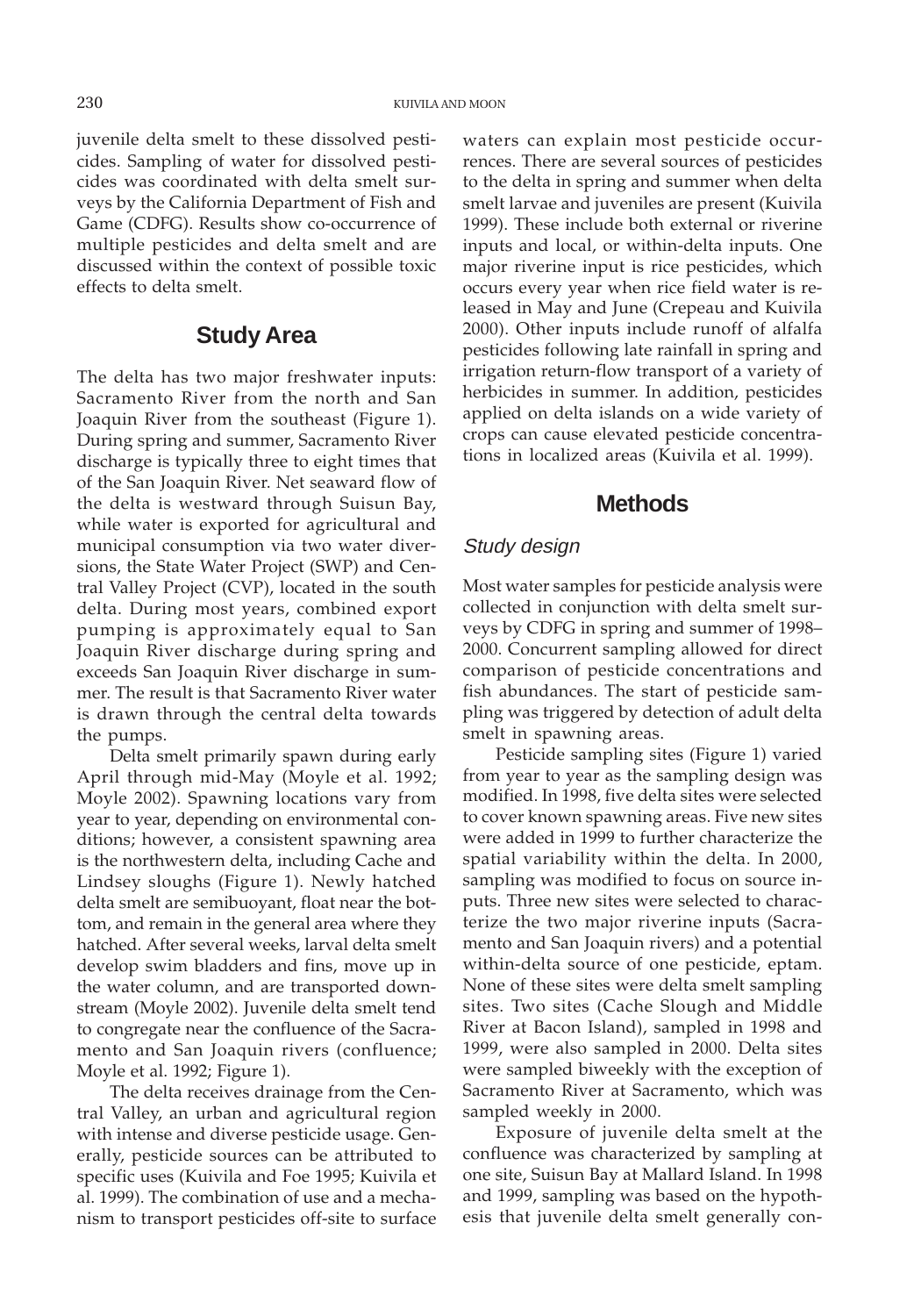

FIGURE 1. Map of sampling locations in the Sacramento–San Joaquin Delta.

gregate at 2‰ salinity (Moyle 2002). Autosamplers were used to collect samples and were programmed to collect no more than one sample per day on the ebb tide as 2‰ water passed the site. Because of equipment difficulties in 1998, samples were not collected successfully at this site. In 1999, samples were collected daily from mid-June to mid-August.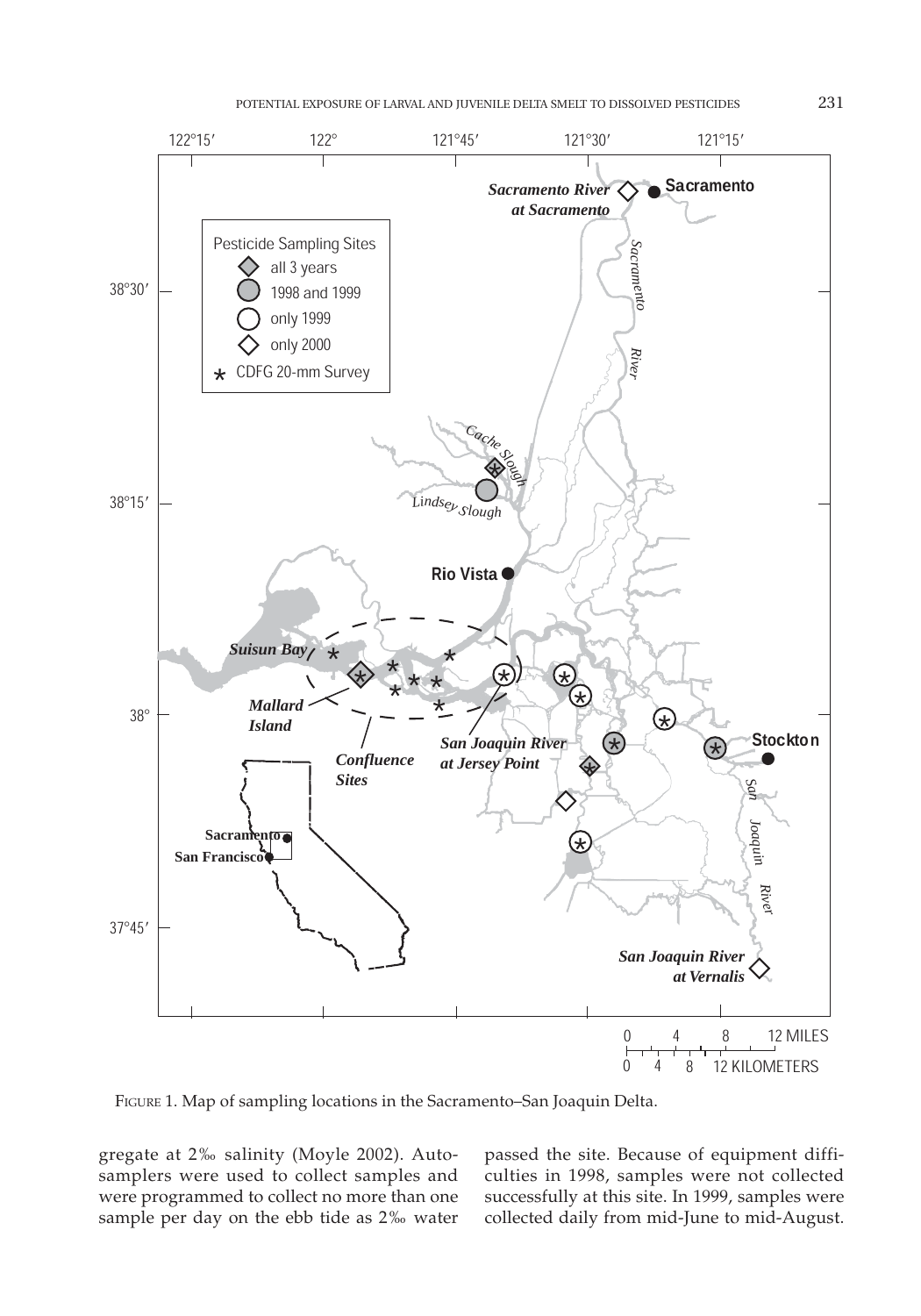Pesticide sampling was changed from salinity-based to weekly from May to August 2000 to be consistent with the timing of delta smelt sampling.

#### Pesticide sampling and analysis

Water samples for pesticide analyses were collected using a weighted sampler holding either two 1-L amber glass bottles or a 3-L Teflon bottle. Samples were collected at 1 m below the surface at mid-channel from a bridge or from the fish monitoring vessel. Samples were preserved on ice until extraction in the laboratory.

One liter of water was filtered through a 0.7-mm baked glass fiber filter. Terbuthylazine was added as a surrogate to verify cartridge efficiency. The water sample was extracted by pumping through a 500-mg C-8 solid-phase extraction cartridge at a flow rate of 20 mL/ min. The cartridges were dried by applying a positive pressure of carbon dioxide and stored frozen until analysis. Thawed cartridges were eluted with 9 mL of ethyl acetate, internal standards were added, and eluant was evaporated to approximately 200 mL. Samples were analyzed for 28 current-use pesticides by gas chromatography/mass spectrometry with ion-trap detection. Details of the method, including accuracy and precision of data, are described in Crepeau et al. (2000).

Quality control data included field blanks, replicate samples, matrix spikes, inter-laboratory samples, and surrogate recovery. No pesticides were detected in equipment blanks. Replicate and interlaboratory comparison samples agreed within method limits (Crepeau et al. 2000). Recovery of all compounds was verified using matrix spike samples, and recovery of the surrogate, terbuthylazine, was recorded to assess the efficiency of each extraction. More information about the quality-assurance practices are detailed in Crepeau et al. (2000).

## Sampling of larval and juvenile delta smelt

Delta smelt density data from 17 sites (Figure 1) were obtained from the CDFG 20-mm Survey (Dege and Brown 2004, this volume, provide extensive details on the sampling program). Samples were collected with a 5.1-mlong, 1,600-mm stretched mesh plankton net mounted on a townet frame. The volume of water sampled was estimated with a flowmeter mounted at the net mouth. Abundance of delta smelt is reported as number per unit volume of water sampled.

#### Data analysis

Exposure of delta smelt to dissolved pesticides was estimated by examining overlap of fish densities and detected pesticide concentrations. This analysis was only done for 1999 and 2000 data, since fish densities in 1998 were very low at delta sites. Total pesticide concentrations were calculated as the sum of all pesticides measured in a single sample. Examination of data for San Joaquin River at Jersey Point (Figure 1) revealed that fish densities and pesticide concentrations were very similar to the confluence site, Suisun Bay at Mallard Island. Therefore, data from Jersey Point were excluded from the delta data and grouped with the confluence data for purposes of interpretation.

Total pesticide concentrations increased and decreased over time in a similar pattern at all delta sites; therefore, data were averaged to simplify presentation. For the delta, fish densities were averaged at eight sites for both years, while total pesticide concentrations were averages of nine sites in 1999 and four sites in 2000. For the confluence, fish densities were averaged at nine sites for both years, while total pesticide concentrations were averages of concentrations at Jersey Point and Suisun Bay at Mallard Island in 1999, but were measured only at Suisun Bay at Mallard Island in 2000.

## **Results**

#### Multiple pesticides in delta smelt habitat

Water samples collected in the delta and the confluence contained a variety of pesticides (Table 1). Throughout the 3 years of study, 202 water samples were analyzed for 28 pesticides. Twenty-three pesticides were detected, while five pesticides were not detected: fonofos, malathion, methidation, methyl parathion, and phosmet. Metolachlor, the most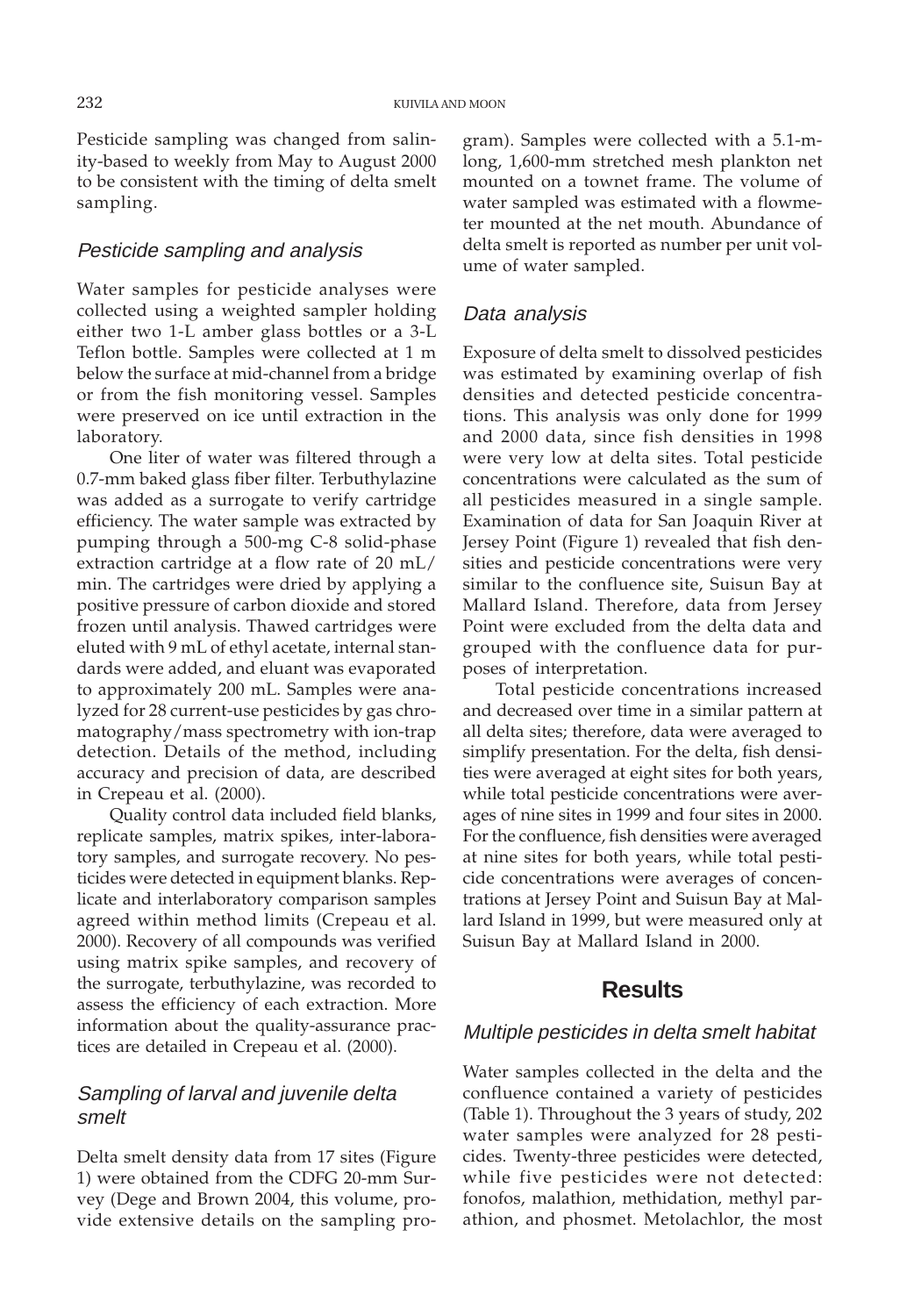| י להתחת                                                              |                                                                                |                                                                                                   |
|----------------------------------------------------------------------|--------------------------------------------------------------------------------|---------------------------------------------------------------------------------------------------|
| こくていき<br>くこくら<br>ļ<br>لاستان ب $\gamma$ ال                           | othing mathing mathing mathing mathing and mi                                  |                                                                                                   |
| Ì<br>- PSP-0<br>Ĩ<br>יה<br>הא<br>LABLE 1. Pesticides detected in the | notor mol<br>UH ALUAN U<br>ntration torran<br>maximum and 90th percentile conc | $a$ ; $nd = not \, detet$<br>in a litra<br>Concentrations are in $n\alpha/L = n\alpha t$ and<br>l |

|                             | $\mathsf{Concentr}$ are in ng/ $\mathsf{L}$ . $=$ not a | $naIVzea; na = nor arecece$                                                                                                                                                                                                   |                                                              |         |                                        |                                                                                                                                                                                                                                                                                                                                                                                                                                                                                  |                                                                                                                                                                                                                                        |                               |                                                                                                                                                                                                                               |         |
|-----------------------------|---------------------------------------------------------|-------------------------------------------------------------------------------------------------------------------------------------------------------------------------------------------------------------------------------|--------------------------------------------------------------|---------|----------------------------------------|----------------------------------------------------------------------------------------------------------------------------------------------------------------------------------------------------------------------------------------------------------------------------------------------------------------------------------------------------------------------------------------------------------------------------------------------------------------------------------|----------------------------------------------------------------------------------------------------------------------------------------------------------------------------------------------------------------------------------------|-------------------------------|-------------------------------------------------------------------------------------------------------------------------------------------------------------------------------------------------------------------------------|---------|
|                             | All Years $(N = 202)$                                   |                                                                                                                                                                                                                               | $1998 (N = 41)$                                              |         |                                        | $1999 (N = 107)$                                                                                                                                                                                                                                                                                                                                                                                                                                                                 |                                                                                                                                                                                                                                        |                               | $2000 (N = 54)$                                                                                                                                                                                                               |         |
|                             | Percent                                                 | Percent                                                                                                                                                                                                                       | 90th                                                         | Maximum | Percent                                | 90th                                                                                                                                                                                                                                                                                                                                                                                                                                                                             | Maximum                                                                                                                                                                                                                                | Percent                       | $90th$                                                                                                                                                                                                                        | Maximum |
| Pesticide                   | samples<br>detected                                     | samples<br>detected                                                                                                                                                                                                           | percentile                                                   |         | samples<br>detected                    | percentile                                                                                                                                                                                                                                                                                                                                                                                                                                                                       |                                                                                                                                                                                                                                        | samples<br>detected           | percentile                                                                                                                                                                                                                    |         |
| Alachlor                    |                                                         |                                                                                                                                                                                                                               | 11 12 12 12 13 4 13 - 12 - 13 12 13 13 14 - 10 - 10 13 13 14 |         |                                        | $\mathbb{F} \dashv \mathbb{F} \not\cong \mathbb{F} \otimes \mathbb{F} \otimes \mathbb{F} \otimes \mathbb{F} \otimes \mathbb{F} \otimes \mathbb{F} \otimes \mathbb{F} \otimes \mathbb{F} \otimes \mathbb{F} \otimes \mathbb{F} \otimes \mathbb{F} \otimes \mathbb{F} \otimes \mathbb{F} \otimes \mathbb{F} \otimes \mathbb{F} \otimes \mathbb{F} \otimes \mathbb{F} \otimes \mathbb{F} \otimes \mathbb{F} \otimes \mathbb{F} \otimes \mathbb{F} \otimes \mathbb{F} \otimes \math$ |                                                                                                                                                                                                                                        |                               |                                                                                                                                                                                                                               |         |
| Atrazine                    |                                                         | $88000892.$ $892.$ $892.$ $892.$ $892.$ $892.$ $892.$ $892.$ $892.$ $892.$ $892.$ $892.$ $892.$ $892.$ $892.$ $892.$ $892.$ $892.$ $892.$ $892.$ $892.$ $892.$ $892.$ $892.$ $892.$ $892.$ $892.$ $892.$ $892.$ $892.$ $892.$ |                                                              |         | 2 12 05 20 0・000 30 % 20 010 4 3 2 2 3 |                                                                                                                                                                                                                                                                                                                                                                                                                                                                                  | <u>នេ ដូច មី ខេត្ត និង ដូច ស្រុក មី ស្រុក មី ស្រុក ម</u> ី ស្រុក មី ស្រុក មី ស្រុក មី ស្រុក ស្រុក ស្រុក ស្រុក ស្រុក ស<br>ស្រុក អ្នក ស្រុក អ្នក ស្រុក ស្រុក ស្រុក ស្រុក ស្រុក ស្រុក ស្រុក ស្រុក ស្រុក ស្រុក ស្រុក ស្រុក ស្រុក ស្រុក ស្រ | 655112151. は630054580709100%9 | $725$ $755$ $755$ $155$ $155$ $155$ $155$ $155$ $155$ $155$ $155$ $155$ $155$ $155$ $155$ $155$ $155$ $155$ $155$ $155$ $155$ $155$ $155$ $155$ $155$ $155$ $155$ $155$ $155$ $155$ $155$ $155$ $155$ $155$ $155$ $155$ $155$ |         |
|                             |                                                         |                                                                                                                                                                                                                               |                                                              |         |                                        |                                                                                                                                                                                                                                                                                                                                                                                                                                                                                  |                                                                                                                                                                                                                                        |                               |                                                                                                                                                                                                                               |         |
| Butylate<br>Carbaryl        |                                                         |                                                                                                                                                                                                                               |                                                              |         |                                        |                                                                                                                                                                                                                                                                                                                                                                                                                                                                                  |                                                                                                                                                                                                                                        |                               |                                                                                                                                                                                                                               |         |
| Carbofuran                  |                                                         |                                                                                                                                                                                                                               |                                                              |         |                                        |                                                                                                                                                                                                                                                                                                                                                                                                                                                                                  |                                                                                                                                                                                                                                        |                               |                                                                                                                                                                                                                               |         |
|                             |                                                         |                                                                                                                                                                                                                               |                                                              |         |                                        |                                                                                                                                                                                                                                                                                                                                                                                                                                                                                  |                                                                                                                                                                                                                                        |                               |                                                                                                                                                                                                                               |         |
| Chlorpyrifos<br>Cyanazine   |                                                         |                                                                                                                                                                                                                               |                                                              |         |                                        |                                                                                                                                                                                                                                                                                                                                                                                                                                                                                  |                                                                                                                                                                                                                                        |                               |                                                                                                                                                                                                                               |         |
|                             |                                                         |                                                                                                                                                                                                                               |                                                              |         |                                        |                                                                                                                                                                                                                                                                                                                                                                                                                                                                                  |                                                                                                                                                                                                                                        |                               |                                                                                                                                                                                                                               |         |
| Cycloate<br>Dacthal         |                                                         |                                                                                                                                                                                                                               |                                                              |         |                                        |                                                                                                                                                                                                                                                                                                                                                                                                                                                                                  |                                                                                                                                                                                                                                        |                               |                                                                                                                                                                                                                               |         |
| Diazinon                    |                                                         |                                                                                                                                                                                                                               |                                                              |         |                                        |                                                                                                                                                                                                                                                                                                                                                                                                                                                                                  |                                                                                                                                                                                                                                        |                               |                                                                                                                                                                                                                               |         |
| Diethatylethyl<br>EPTC      |                                                         |                                                                                                                                                                                                                               |                                                              |         |                                        |                                                                                                                                                                                                                                                                                                                                                                                                                                                                                  |                                                                                                                                                                                                                                        |                               |                                                                                                                                                                                                                               |         |
|                             |                                                         |                                                                                                                                                                                                                               |                                                              |         |                                        |                                                                                                                                                                                                                                                                                                                                                                                                                                                                                  |                                                                                                                                                                                                                                        |                               |                                                                                                                                                                                                                               |         |
|                             |                                                         |                                                                                                                                                                                                                               |                                                              |         |                                        |                                                                                                                                                                                                                                                                                                                                                                                                                                                                                  |                                                                                                                                                                                                                                        |                               |                                                                                                                                                                                                                               |         |
| Ethafluralin<br>Metolachlor |                                                         |                                                                                                                                                                                                                               |                                                              |         |                                        |                                                                                                                                                                                                                                                                                                                                                                                                                                                                                  |                                                                                                                                                                                                                                        |                               |                                                                                                                                                                                                                               |         |
| Molinate                    |                                                         |                                                                                                                                                                                                                               |                                                              |         |                                        |                                                                                                                                                                                                                                                                                                                                                                                                                                                                                  |                                                                                                                                                                                                                                        |                               |                                                                                                                                                                                                                               |         |
|                             |                                                         |                                                                                                                                                                                                                               |                                                              |         |                                        |                                                                                                                                                                                                                                                                                                                                                                                                                                                                                  |                                                                                                                                                                                                                                        |                               |                                                                                                                                                                                                                               |         |
| Napropamide<br>Oxyfluorfen  |                                                         |                                                                                                                                                                                                                               |                                                              |         |                                        |                                                                                                                                                                                                                                                                                                                                                                                                                                                                                  |                                                                                                                                                                                                                                        |                               |                                                                                                                                                                                                                               |         |
| Pebulate                    |                                                         |                                                                                                                                                                                                                               |                                                              |         |                                        |                                                                                                                                                                                                                                                                                                                                                                                                                                                                                  |                                                                                                                                                                                                                                        |                               |                                                                                                                                                                                                                               |         |
| Pendimethalin               |                                                         |                                                                                                                                                                                                                               |                                                              |         |                                        |                                                                                                                                                                                                                                                                                                                                                                                                                                                                                  |                                                                                                                                                                                                                                        |                               |                                                                                                                                                                                                                               |         |
| Simazine                    |                                                         |                                                                                                                                                                                                                               |                                                              |         |                                        |                                                                                                                                                                                                                                                                                                                                                                                                                                                                                  |                                                                                                                                                                                                                                        |                               |                                                                                                                                                                                                                               |         |
| Sulfotep                    |                                                         |                                                                                                                                                                                                                               |                                                              |         |                                        |                                                                                                                                                                                                                                                                                                                                                                                                                                                                                  |                                                                                                                                                                                                                                        |                               |                                                                                                                                                                                                                               |         |
| Thiobencarb                 | 61                                                      |                                                                                                                                                                                                                               |                                                              |         |                                        |                                                                                                                                                                                                                                                                                                                                                                                                                                                                                  |                                                                                                                                                                                                                                        |                               |                                                                                                                                                                                                                               |         |
| <b>Trifluralin</b>          |                                                         |                                                                                                                                                                                                                               |                                                              |         |                                        |                                                                                                                                                                                                                                                                                                                                                                                                                                                                                  |                                                                                                                                                                                                                                        |                               |                                                                                                                                                                                                                               |         |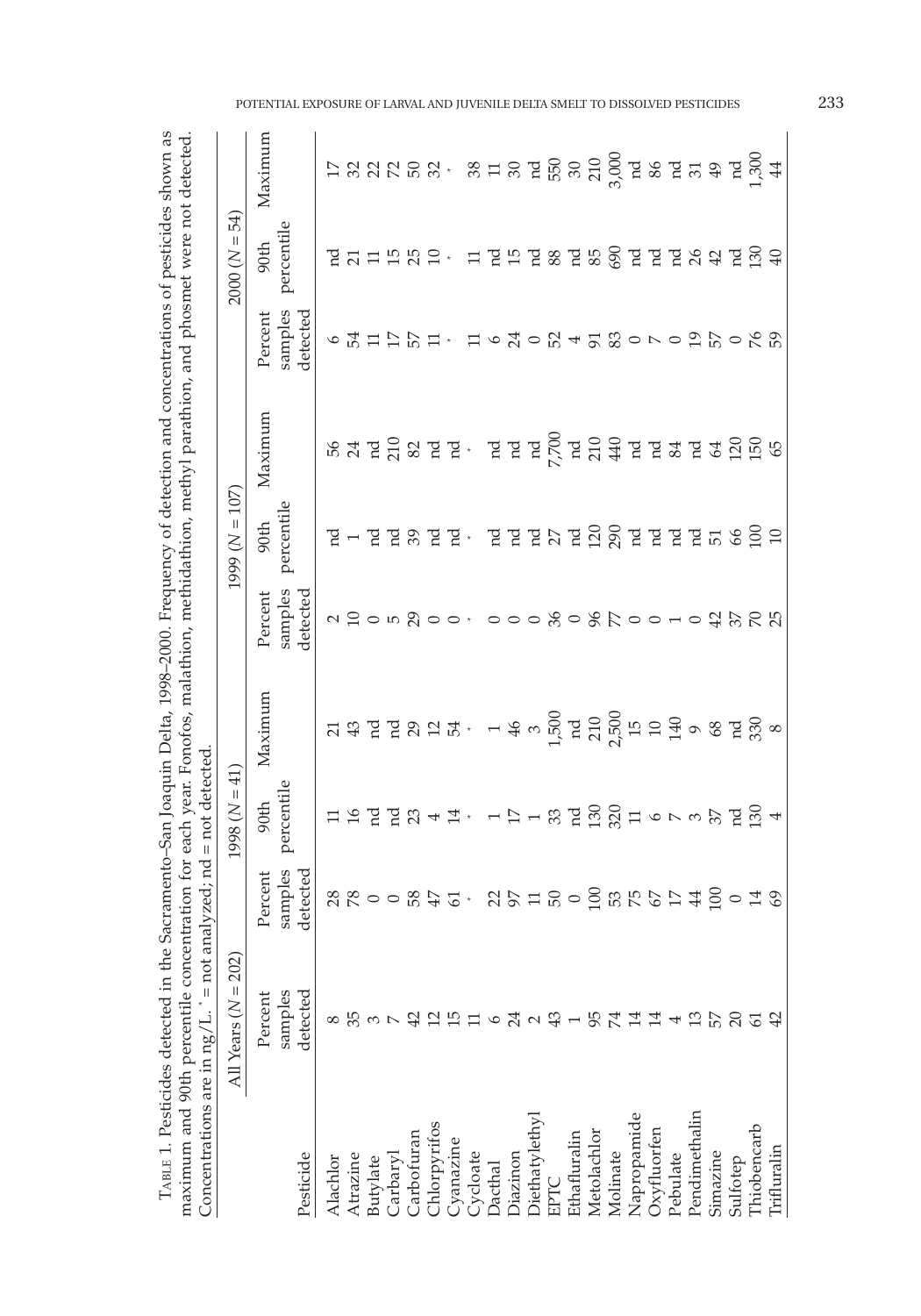frequently detected pesticide, occurred in 95% of samples. Molinate and thiobencarb were detected in 74% and 61% of samples, respectively. Other frequently detected pesticides (35– 57%) included atrazine, carbofuran, eptam, simazine, and trifluralin.

Each water sample contained multiple pesticides. All samples contained detectable concentrations of at least 2 pesticides, median number of pesticides detected per sample was 5, and maximum number of pesticides detected in a sample was 14 (Figure 2).

## Annual variability of pesticide distribution

Although multiple pesticides were always detected in samples collected each year, there was high variability in actual pesticide occurrence from year to year. This included both temporal and spatial variation in detection and concentration.

Frequency of detection of individual pesticides can be compared from year to year (Table 1). In all years, metolachlor had the highest frequency of detection (91–100%), and simazine was frequently detected (100%, 42%, and 57%). In contrast, frequency of detection of other pesticides varied considerably from year to year (Table 1). Frequency of detection of molinate and thiobencarb was low in 1998, but substantially higher in 1999 and 2000. In contrast, atrazine, carbofuran, eptam, and trifluralin were frequently detected in 1998 and 2000, but not in 1999.

There was considerable variability in pesticides that were not detected in an individual year (Table 1). Carbaryl was not detected in 1998, but was detected in 1999 and 2000. Chlorpyrifos, dacthal, diazinon, oxyfluorfen, and pendimethalin were not detected in 1999 (but were detected the other 2 years), while sulfotep was only detected in 1999.

Pesticide concentrations varied from year



FIGURE 2. Number of pesticides detected per sample, 1998–2000.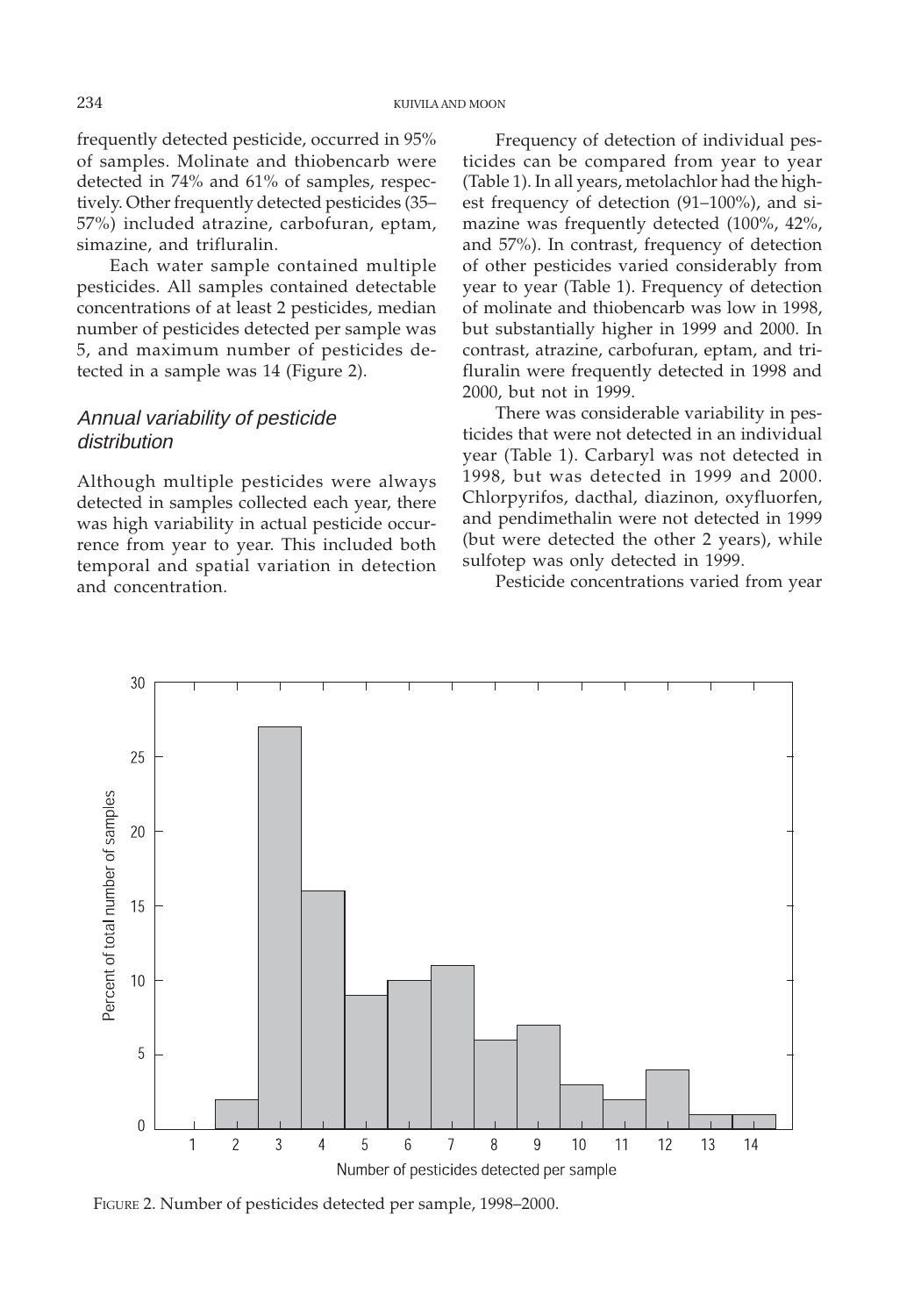to year (Table 1). Maximum concentrations of eptam, molinate, pebulate, sulfotep, and thiobencarb varied considerably from year to year; however, 90th percentiles of their concentrations were very similar. This suggests that only a few samples had unusually high concentrations. For example, highest concentrations of eptam were measured in one or two samples every year and were at least five times higher than any other concentrations. This was likely due to localized "hot spots" from within-delta inputs that were inadequately characterized by our sampling design.

Another approach to examine annual variability is by comparing concentrations at one site over all 3 years. The concentrations of molinate and thiobencarb at Cache Slough varied considerably with 1998 greater than 2000 and 2000 greater than 1999 (Figure 3). The two pesticides are applied to rice, and observed differences in concentration have been explained previously by variations in actual holding time of water on rice fields before release (Crepeau and Kuivila 2000).

## Overlap of larval and juvenile delta smelt with dissolved pesticides

In 1998, few delta smelt were caught at sites with concurrent pesticide sampling. High spring outflows resulted in the delta smelt population being centered downstream in Suisun Bay. Since delta smelt were not captured (but could have still been present in low numbers) at the pesticide sampling sites in 1998, no estimate was made of their potential exposure to pesticides.

Delta smelt and pesticide sampling sites overlapped in 1999 and 2000 (Figures 4 and 5). In 1999, highest densities of delta smelt occurred at delta sites from 10 May to 7 June (Figure 4A). During this time, pesticides cooccurred with fish. The highest pesticide concentrations were detected on 10 May. Extremely high concentrations of eptam (7,700 and 4,300 ng/L) detected at two sites strongly influenced total pesticide concentration on 10 May. Even without eptam, however, pesticide concentrations were elevated throughout the period that delta smelt were present.

Peak fish abundance at the confluence lagged delta sites by 2 weeks in 1999. The highest density of delta smelt was found on 21 June (Figure 4B). As at the delta sites, highest densities of delta smelt co-occurred with highest concentrations of dissolved pesticides. But this time, peak pesticide concentrations were composed primarily of rice pesticides molinate and thiobencarb. These results suggest that a significant fraction of the delta smelt population was being exposed to these pesticides.

For 2000, total pesticide concentration for Sacramento River at Sacramento is shown separately (Figure 5A) because pesticide concentrations were much higher than other delta sites. This difference occurred because of input of rice field water, which contained elevated concentrations of molinate and thiobencarb, into the Sacramento River (Crepeau and Kuivila 2000). Delta smelt were present in the delta from mid-April to the end of the CDFG 20-mm Survey in late June, during which densities remained relatively constant (Figure 5A). Concentrations of pesticides were also elevated throughout this period.

At the confluence, a distinct peak in fish density in 2000 occurred on 14 June (Figure 5B), in contrast to the relatively constant abundance in the delta. Highest densities of delta smelt co-occurred with highest total concentrations of pesticides. Elevated concentrations of molinate and thiobencarb, similar to 1999, strongly influenced the observed total pesticide concentration peak.

## **Discussion**

## Variability in overlap of fish and pesticides

The spatial distribution of pesticides and delta smelt densities varied from year to year. One factor that probably influenced both pesticide and fish transport is hydrodynamics. The importance of flow can be illustrated by comparing the 3 years. In 1998, concentrations of molinate and thiobencarb in Cache Slough were very high (Figure 3); however, these pesticides were not even detected at any other delta sites. In contrast, in 1999 and 2000, concentrations of molinate and thiobencarb in Cache Slough were much lower (Figure 3), yet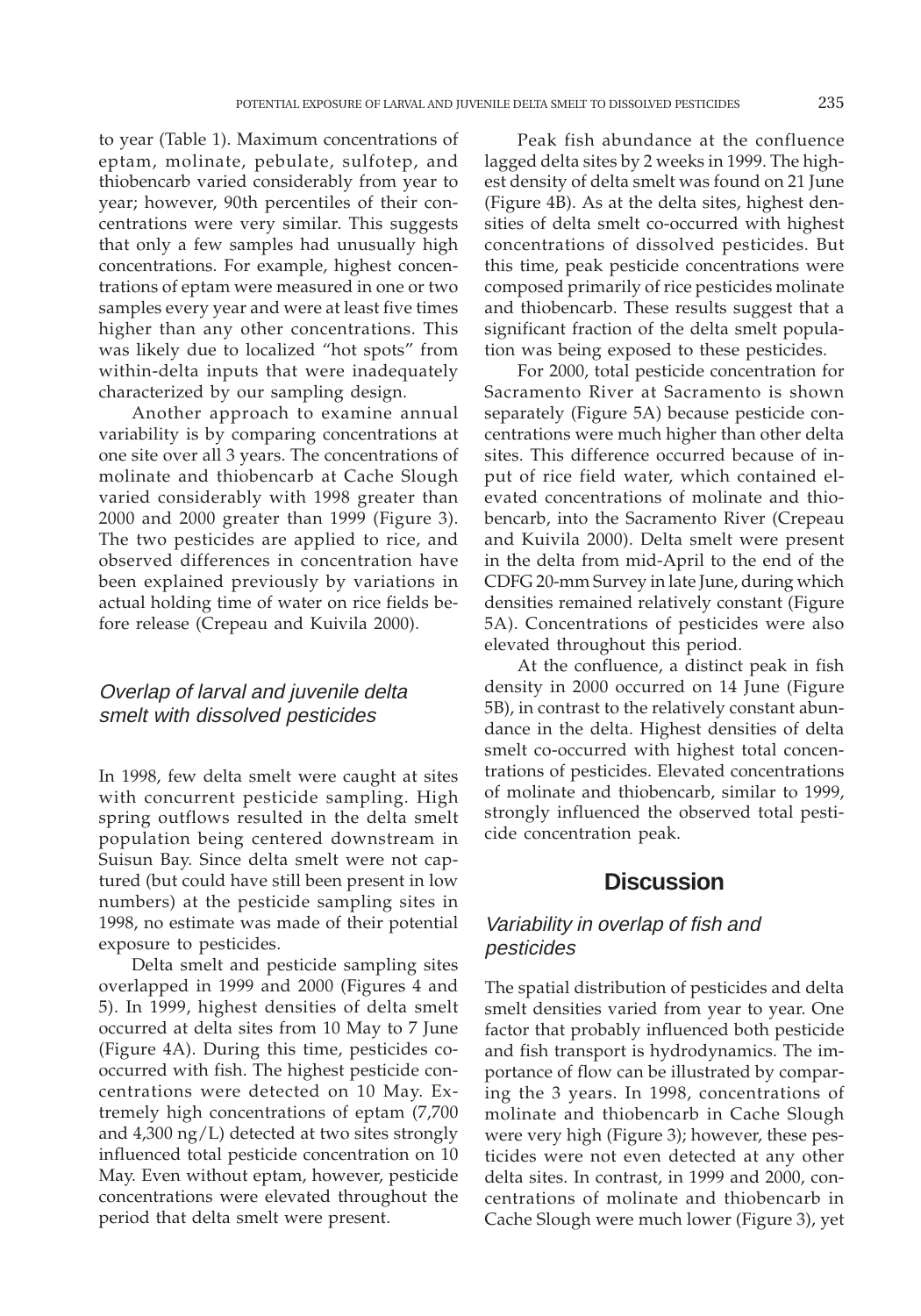

FIGURE 3. Concentrations of molinate (A) and thiobencarb (B) at Cache Slough, 1998-2000.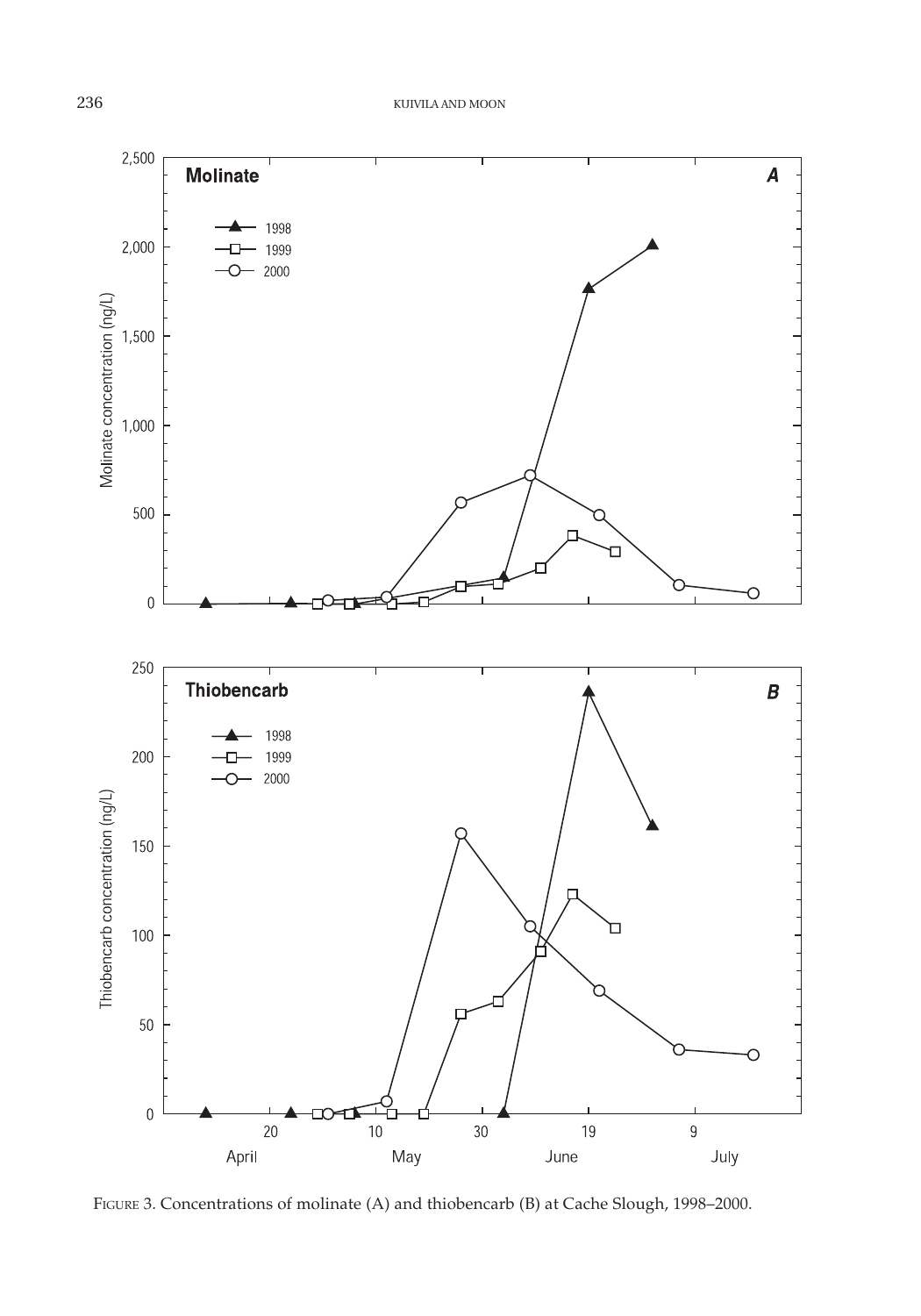

FIGURE 4. Co-occurrence of pesticides and larval and juvenile delta smelt in the delta (A) and at the confluence (B) in 1999.

concentrations at central delta sites were very similar to Cache Slough. This difference in pesticide distribution between years can be explained by the effect of delta hydrodynam-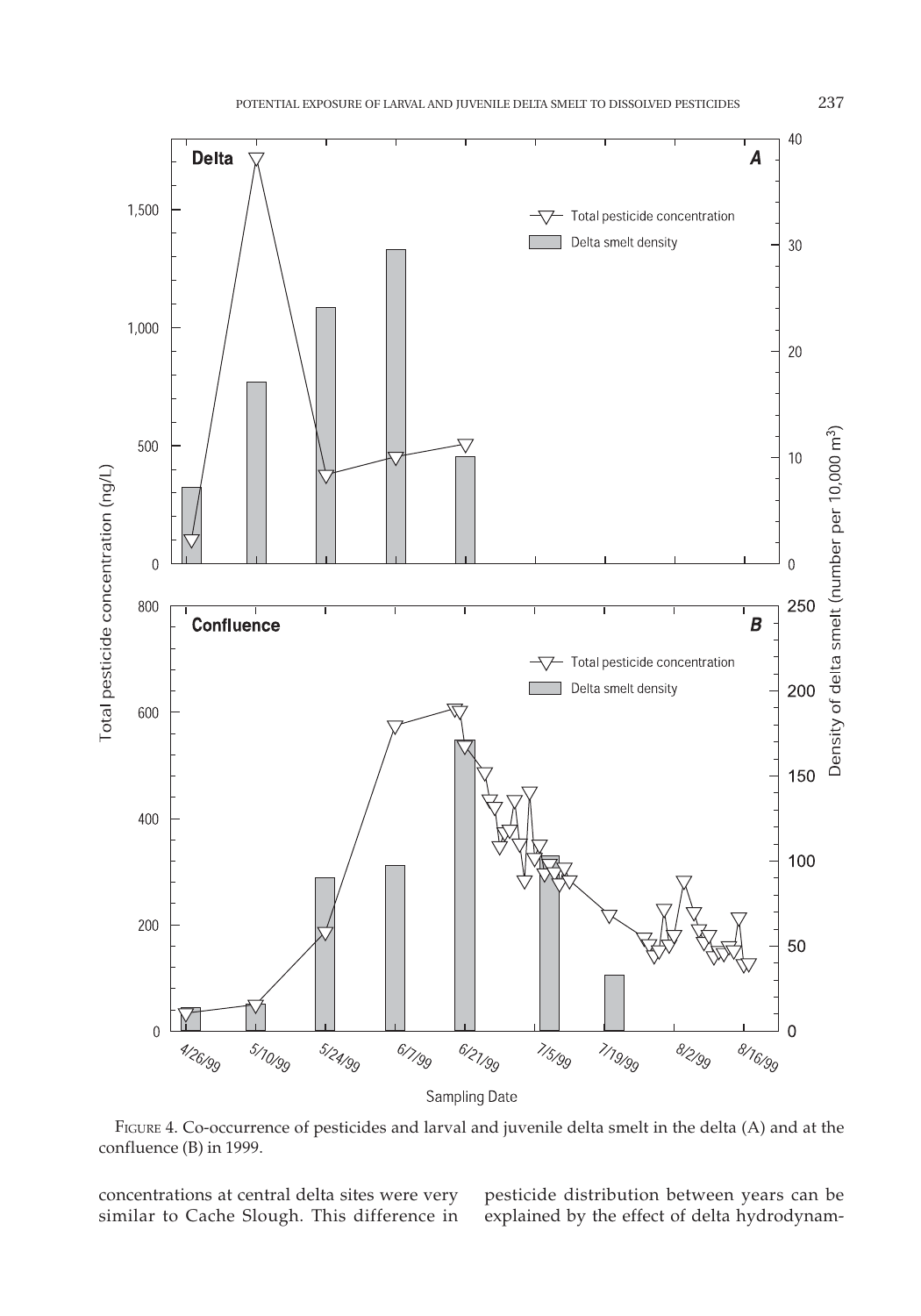

FIGURE 5. Co-occurrence of pesticides and larval and juvenile delta smelt in the delta (A) and at the confluence (B) in 2000.

ics on pesticides originating from the Sacramento River watershed. In 1998, San Joaquin River flow was high, relative to export pumping by the SWP and CVP; therefore, flow from the San Joaquin River was sufficient to supply export pumps, and the amount of Sacramento River water drawn into the central delta was minimal. Conversely, during spring 1999 and 2000, export pumping rates, at times, equaled or exceeded discharge from the San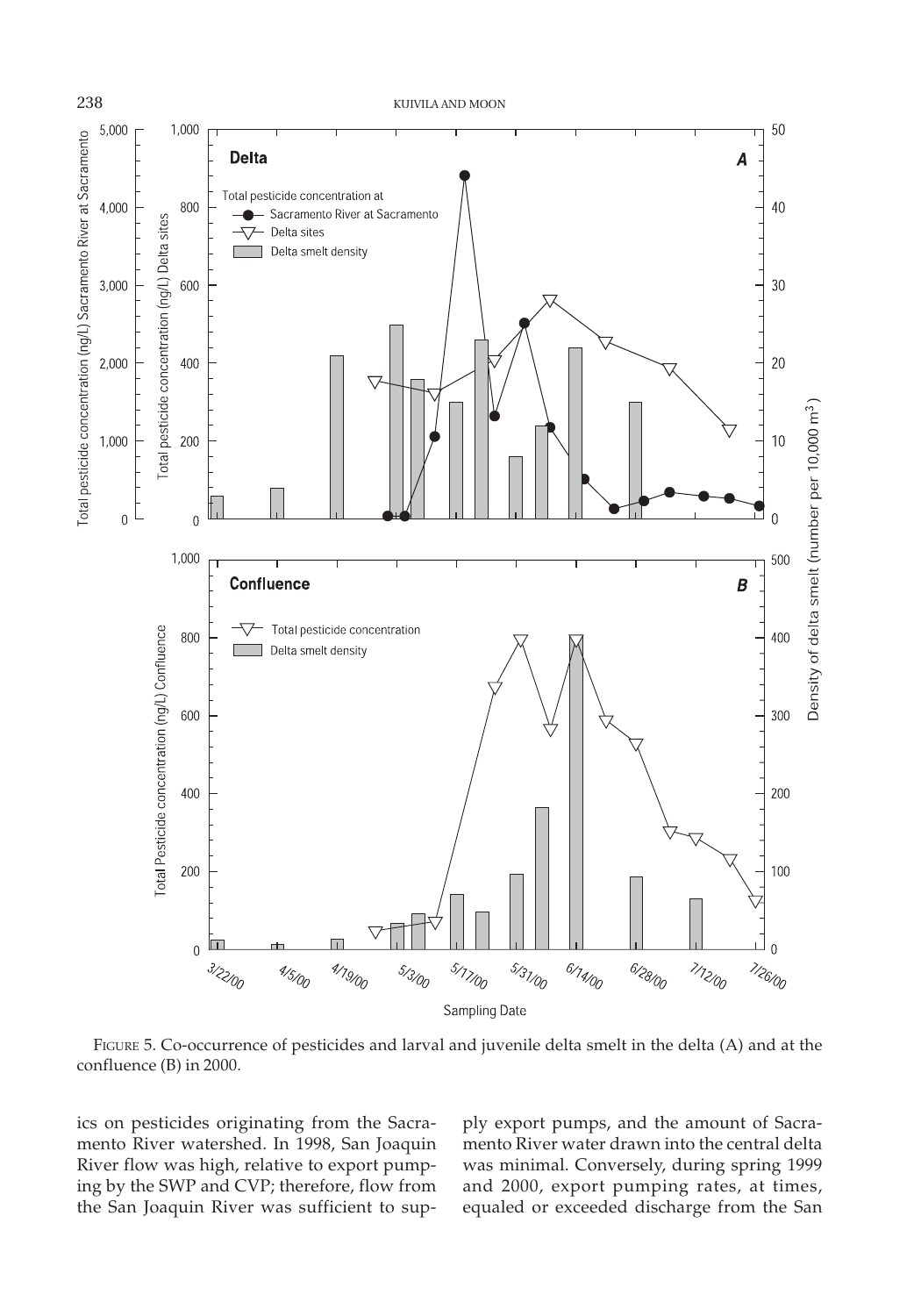Joaquin River. This resulted in Sacramento River water with its associated pesticide load being drawn into the central delta in 1999 and 2000. The high flows in 1998 also shifted the distribution of delta smelt into Suisun Bay; whereas, in 1999 and 2000, delta smelt distribution was more typical (i.e., centered in the delta).

Previous studies (Bennett 1996) have suggested that timing of pesticide pulses is offset from fish abundance and that exposure to pesticides is not important. Bennett (1996) found that maximum densities of striped bass larvae and concentrations of molinate did not occur concurrently; however, he noted that his two data sets were not collected concurrently and suggested that future studies should be designed accordingly. Our results, conducted with concurrent sampling, found that delta smelt were exposed to a complex mixture of dissolved pesticides in both 1999 and 2000. But variability in fish abundance and pesticide concentrations from year to year is evidence that caution is needed when extrapolating and estimating exposure of delta smelt to pesticides.

#### Estimating potential exposure

Actual exposure of delta smelt to pesticides was not measured because of the impossibility of tracking individual delta smelt; however, potential exposure can be estimated by making assumptions about delta smelt behavior. The time interval from hatching to swim bladder and fin development is several weeks, during which time larvae are thought to remain near the bottom to avoid being washed downstream (Moyle 2002; Mager et al. 2004, this volume). Therefore, it seems reasonable to assume that an individual larval delta smelt spawned in the delta remained in the same general geographic area for this 2–3-week period.

Within a given year, the rise and fall of total pesticide concentrations over time at all delta sites followed a similar pattern. The graph of average pesticide concentrations represents the pattern of concentrations over time throughout the entire delta while underestimating local "hot spots." In 2 of 3 years, peaks in density of delta smelt and pesticide concentrations overlapped at the delta sites. These results suggest that large numbers of individual larval delta smelt were potentially exposed to these elevated pesticide concentrations for 2–3 weeks.

A similar analysis can be done for the potential exposure of juvenile delta smelt at the confluence. Juvenile delta smelt are thought to maintain their position in the mixing zone by moving up and down in the water column for weeks to months (Moyle 2002). At the confluence sites, distinct peaks in fish density and total pesticide concentrations coincided in both 1999 and 2000. So it is likely that a large number of juvenile delta smelt were exposed to a complex mixture of pesticides for a period of weeks.

#### Potential biological effects of pesticides

The maximum concentration for each pesticide was two to four orders of magnitude below 96-h LC50 values for many fish species (Tomlin 1997); therefore, it is unlikely that an individual pesticide caused short-term, acute toxicity to delta smelt. But two other important factors must be considered: (1) delta smelt were likely exposed to multiple pesticides for a minimum of 2–3 weeks, which suggests that chronic effects may be important; and (2) exposure occurred during larval and juvenile life stages, when organisms are particularly sensitive to toxic effects (Heath 1987; Kristensen 1994; Rand 1995).

Chronic exposure to individual and multiple pesticides may hinder growth rate, reproduction, and swimming performance of fish (Rand 1995). No chronic toxicity studies have been conducted with delta smelt. The effects of pesticide exposure have been tested with other larval fish. Heath et al. (1993) found that high concentration of molinate (3,125 mg/L) caused decreased swimming performance of larval striped bass, but low concentration (69 mg/L) did not cause any measurable effects. Although these concentrations are one to three orders of magnitude higher than any values measured in this study, the laboratory exposure time was only 4 d, in contrast to estimated potential exposure times of several weeks in the field.

This study showed that larval and juve-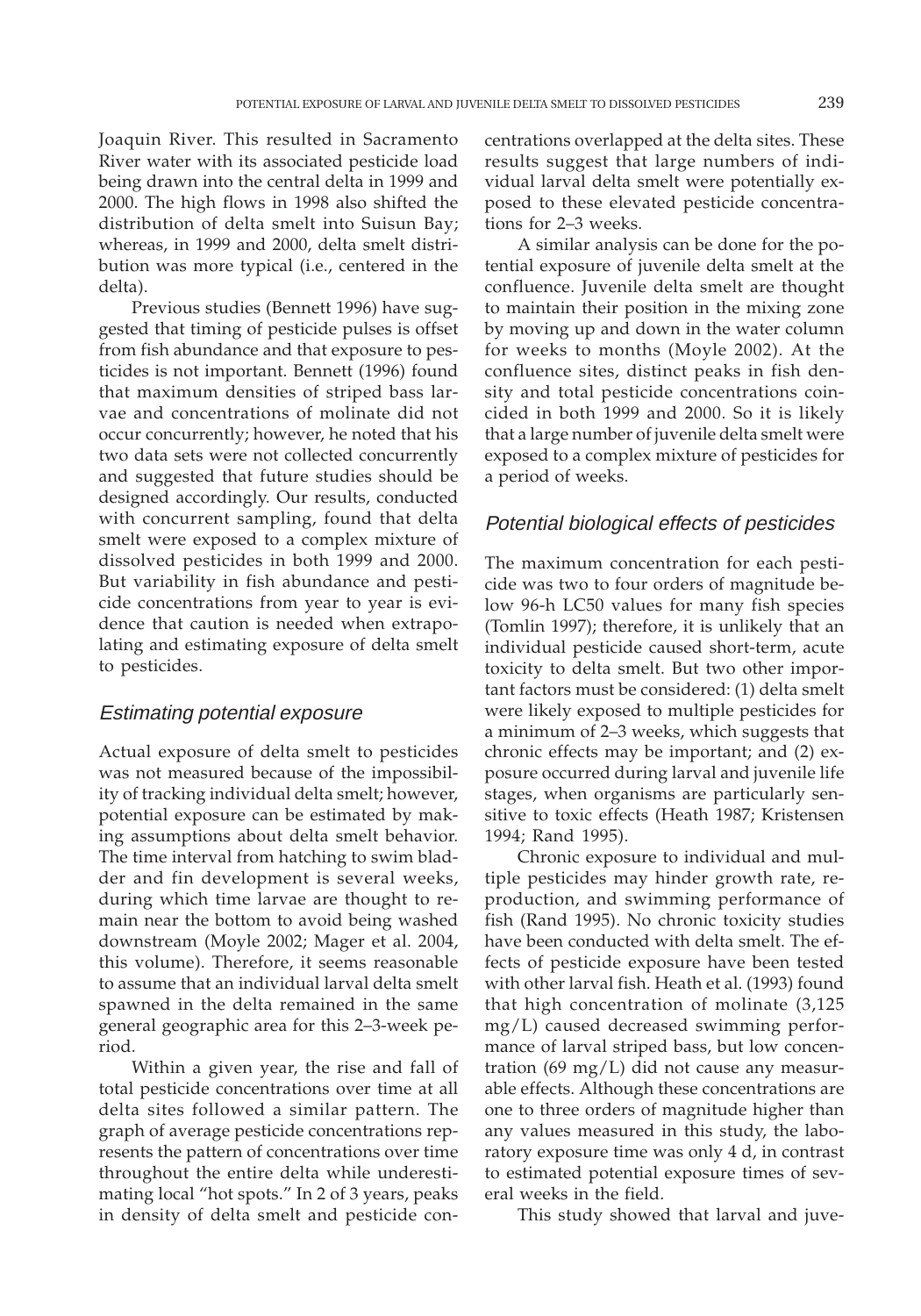nile delta smelt were potentially exposed to a complex mixture of pesticides for weeks at a time during both 1999 and 2000. The toxicological effects of this exposure on delta smelt population cannot be evaluated fully until more data are available on lethal and sublethal effects of chronic exposure of delta smelt larvae and juveniles to complex mixtures of pesticides.

# **Acknowledgments**

The study was supported by the Interagency Ecological Program, USGS Federal/State Cooperative Program, and USGS Toxic Substances Hydrology Program. We thank H. Barnett, K. Crepeau, and J. Houston for their assistance in field sampling and laboratory analysis. D. Sweetnam was especially helpful in providing data and encouragement for this study. D. Erickson, C. Ruhl, and two anonymous reviewers provided helpful comments.

## **References**

- Bennett, W. A. 1996. Framework for evaluating pesticide effects on fish populations. Interagency Ecological Program Newsletter 8(2):7–11.
- Bennett, W. A., and P. B. Moyle. 1996. Where have all the fishes gone? Interactive factors producing fish declines in the Sacramento-San Joaquin Estuary. Pages 519–542 *in* J. T. Hollibaugh, editor. San Francisco Bay: the ecosystem. American Association for the Advancement of Science, San Francisco.
- Crepeau, K. L., L. M. Baker, and K. M. Kuivila. 2000. Method of analysis and quality-assurance practices for determination of pesticides in water by solid-phase extraction and capillary-column gas chromatography/mass spectrometry at the U.S. Geological Survey California District Organic Chemistry Laboratory, 1996–1999. U.S. Geological Survey, Open-File Report 00–229, Reston, Virginia.
- Crepeau, K. L., and K. M. Kuivila. 2000. Rice pesticide concentrations in the Colusa Basin Drain and the Sacramento River, California, 1990–1993. Journal of Environmental Quality 29:926–935.
- Dege, M. D., and L. R. Brown. 2004. Effect of outflow on spring and summertime distribution and abundance of larval and juvenile fishes in the upper San Francisco Estuary. Pages 49–65 *in* F. Feyrer, L. R. Brown, R. L. Brown, and J. J. Orsi, editors. Early life history of fishes in the San Francisco Estuary and watershed. American Fisheries Society, Symposium 39, Bethesda, Maryland.
- Heath, A. G. 1987. Water pollution and fish physiology. CRC Press, Boca Raton, Florida.
- Heath, A. G., J. J. Cech, J. G. Zinkl, B. J. Finlayson, and R. Fujimura. 1993. Sub-lethal effects of methyl parathion, carbofuran, and molinate on larval striped bass. Pages 17–28 *in* L. A. Fuiman, editor. Water quality and the early life stages of fishes. American Fisheries Society, Symposium 14, Bethesda, Maryland.
- Kristensen, P. 1994. Sensitivity of embryos and larvae in relation to other stages in the life cycle of fish: a literature review. Pages 155–166 *in* R. Muller and R. Lloyd, editors. Sublethal and chronic effects of pollutants on freshwater fish. Blackwell Scientific Publications Ltd., Cambridge, Massachusetts.
- Kuivila, K. M. 1999. Studies relating pesticide concentrations to potential effects on aquatic organisms in the San Francisco Bay-Estuary, California. Pages 11–16 *in* D. W. Morganwalp and H. T. Buxton, editors. U.S. Geological Survey Toxic Substances Hydrology Program. Proceedings of the Technical Meeting, 1999 Mar 8–12; Charleston, South Carolina. Volume 2 of 3— Contamination of Hydrologic Systems and Related Ecosystems. U.S. Geological Survey, Water-Resources Investigations Report 99–4018B, Reston, Virginia.
- Kuivila, K. M., H. D. Barnett, and J. L. Edmunds. 1999. Herbicide concentrations in the Sacramento–San Joaquin River Delta, California. Pages 69–80 *in* D. W. Morganwalp and H. T. Buxton, editors. U.S. Geological Survey Toxic Substances Hydrology Program. Proceedings of the Technical Meeting, 1999 Mar 8–12; Charleston, South Carolina. Volume 2 of 3— Contamination of Hydrologic Systems and Related Ecosystems. U.S. Geological Survey, Water-Resources Investigations Report 99–4018B, Reston, Virginia.
- Kuivila, K. M., and C. G. Foe. 1995. Concentrations, transport, and biological effects of dormant spray pesticides in the San Francisco Estuary, California. Environmental Toxicology and Chemistry 14:1141– 1150.
- MacCoy, D., K. L. Crepeau, and K. M. Kuivila. 1995. Dissolved pesticide data for the San Joaquin River at Vernalis and the Sacramento River at Sacramento, California, 1991–94. U.S. Geological Survey, Open-File Report 95–110, Reston, Virginia.
- Mager, R. C., S. I. Doroshov, J. P. Van Eenannaam, and R. L. Brown. 2004. Early life stages of delta smelt. Pages 169–180 *in* F. Feyrer, L. R. Brown, R. L. Brown, and J. J. Orsi, editors. Early life history of fishes in the San Francisco Estuary and watershed. American Fisheries Society, Symposium 39, Bethesda, Maryland.
- Moyle, P. B. 2002. Inland fishes of California. Revised and expanded. University of California Press, Berkeley.
- Moyle, P. B., B. Herbold, D. E. Stevens, and L. W. Miller. 1992. Life history and status of delta smelt in the Sacramento–San Joaquin Estuary, California.